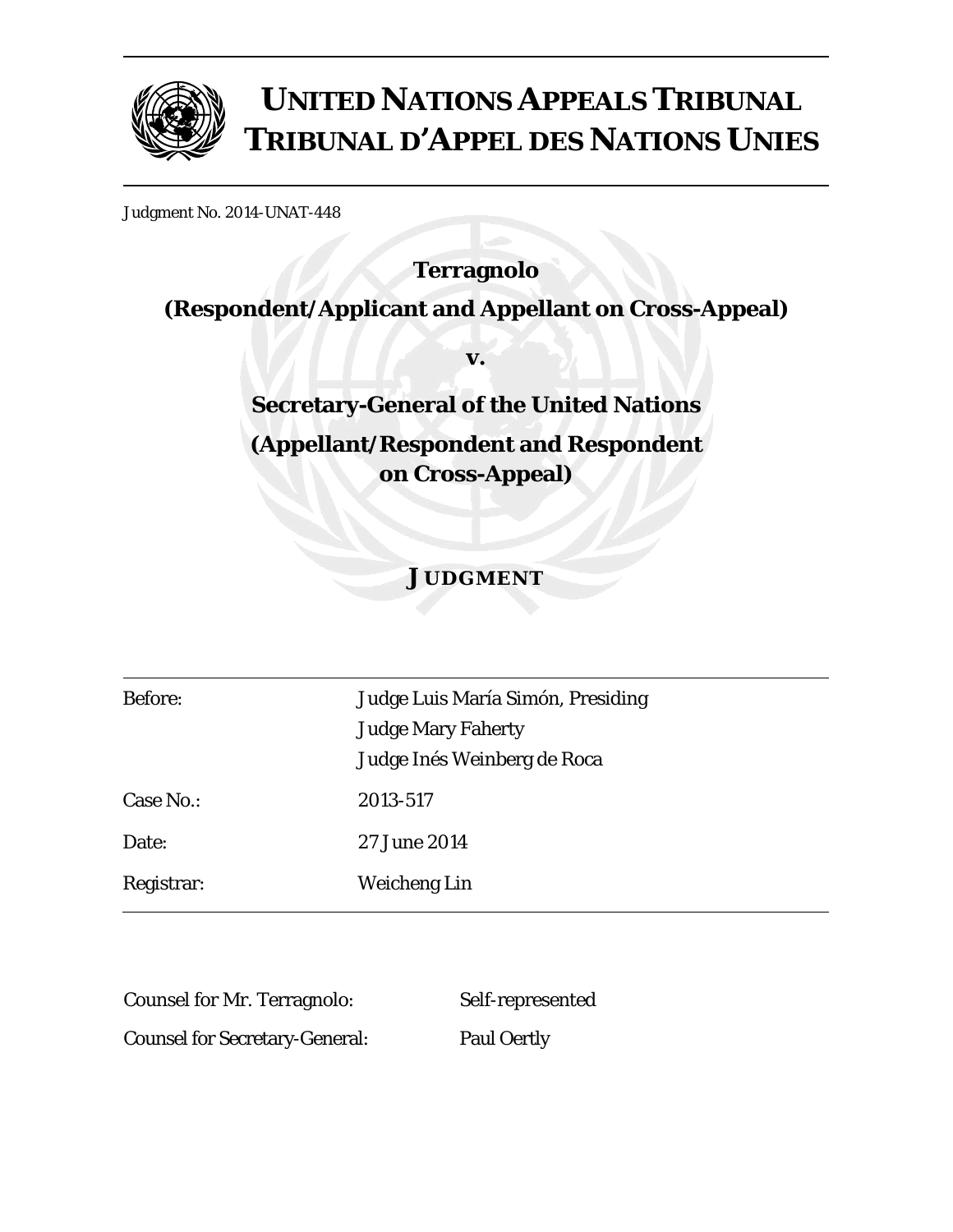#### **JUDGE LUIS MARÍA SIMÓN, PRESIDING**

1. The United Nations Appeals Tribunal (Appeals Tribunal) has before it an appeal filed by the Secretary-General of the United Nations against Judgment No. UNDT/2013/093, rendered by the United Nations Dispute Tribunal (UNDT or Dispute Tribunal) in Geneva on 28 June 2013 in the case of *Terragnolo v. Secretary-General of the United Nations*. The Secretary-General appealed on 27 August 2013 and Mr. Julien Terragnolo answered on 16 October 2013. Mr. Terragnolo filed a cross-appeal on 18 October 2013, and the Secretary-General filed his answer to the cross-appeal on 21 October 2013.

#### **Facts and Procedure**

2. On 29 June 2009, Mr. Terragnolo commenced service with the Department for General Assembly and Conference Management (DGACM).

3. On 28 August 2012, Mr. Terragnolo submitted his application to participate in the examinations held under the Young Professionals Programme (YPP) for a position in economic affairs. On 1 November 2012, the Office of Human Resources Management (OHRM) advised Mr. Terragnolo that the Central Examinations Board decided not to convoke him to the written YPP examination in economic affairs on the basis that his educational qualifications did not meet the prescribed requirements. Mr. Terragnolo requested reconsideration of the decision and, in support of his request, supplied a number of documents seeking to prove that he studied economics. The Examination and Tests Section informed Mr. Terragnolo that after reviewing the additional documents transmitted, it maintained the contested decision. Mr. Terragnolo requested management evaluation, and on 4 January 2013, his request was rejected.

4. On 28 June 2013, the UNDT delivered its Judgment holding that Mr. Terragnolo's educational qualifications entitled him to sit for the examination and that the decision to refuse his candidacy on this basis was manifestly erroneous and unlawful. The UNDT observed that given the number of steps a candidate for the YPP examination had to pass before being appointed to a P-2 post, it was difficult to determine what exactly Mr. Terragnolo's chances would have been had he been admitted to the examination. The UNDT nonetheless considered that the possibility of participating and ultimately being appointed constituted an opportunity for him to improve his status and career prospects in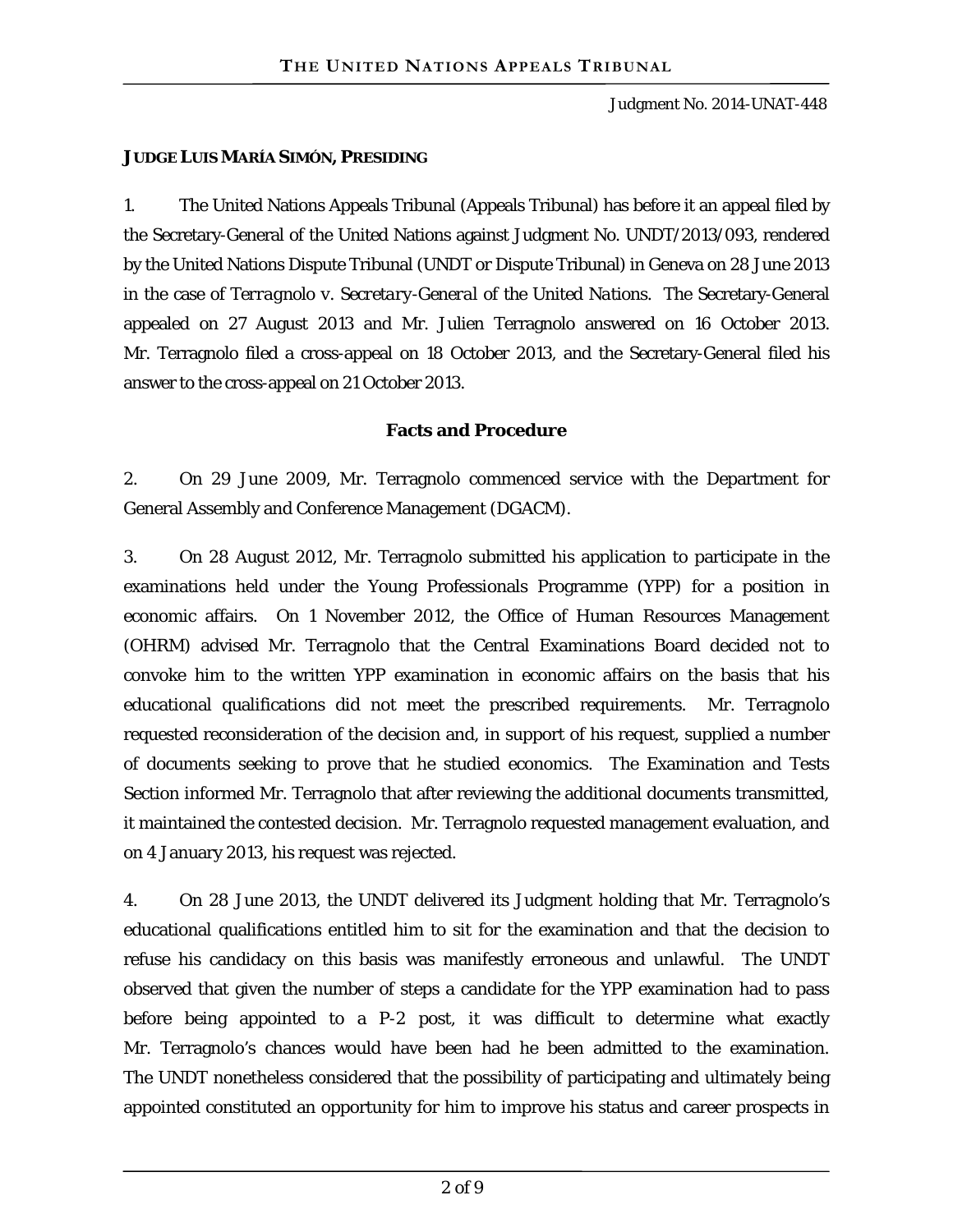the Organization. The UNDT, relying on the jurisprudence of the Appeals Tribunal in Marsh,<sup>1</sup> awarded USD 8,000 as compensation for pecuniary damages and USD 2,000 for moral damages.

#### **Submissions**

#### **The Secretary-General's Appeal**

5. The Secretary-General contends that the UNDT erred in law by applying the Appeals Tribunal's ruling in *Marsh* to the present case. In *Marsh*, the staff member who was one of three candidates interviewed was disadvantaged by the selection of a candidate who had been wrongfully included in the process despite ineligibility. Absent the ineligible candidate, Mr. Marsh would have had a "substantially increased" chance of being placed on the roster, as one of what would have been two candidates at the final interview stage. By contrast, in the present case, Mr. Terragnolo "would have had to overcome far many more hurdles than Mr. Marsh before being placed on a roster and appointed". ST/SGB/2011/10 (Young Professionals Programme) sets out eight sequential steps in the YPP selection and appointment process. Mr. Terragnolo was screened out at the very first step of this lengthy process and accordingly, his chances to be rostered at the time of the irregularity were "dramatically more remote in terms of connection to an ultimate appointment than the situation in *Marsh*".

6. The Secretary-General contends that in accordance with the jurisprudence of the Appeals Tribunal, compensation should not be awarded where a loss of chance becomes speculative. In the present case, the UNDT did not identify the actual loss of chance and there was no evidence on the record that could have substantiated a finding that Mr. Terragnolo would have had more than a ten per cent chance. The UNDT therefore erred in law and fact in awarding material damages.

7. The Secretary-General submits that, in accordance with the Appeals Tribunal's jurisprudence in *Farr*,<sup>2</sup> an Order directing that Mr. Terragnolo be permitted to undertake a YPP examination in economic affairs would constitute just satisfaction for all harm

 $\overline{a}$ 

<sup>1</sup> *Marsh v. Secretary-General of the United Nations*, Judgment No. 2012-UNAT-205.

<sup>2</sup> *Farr v. Secretary-General of the United Nations*, Judgment No. 2013-UNAT-350.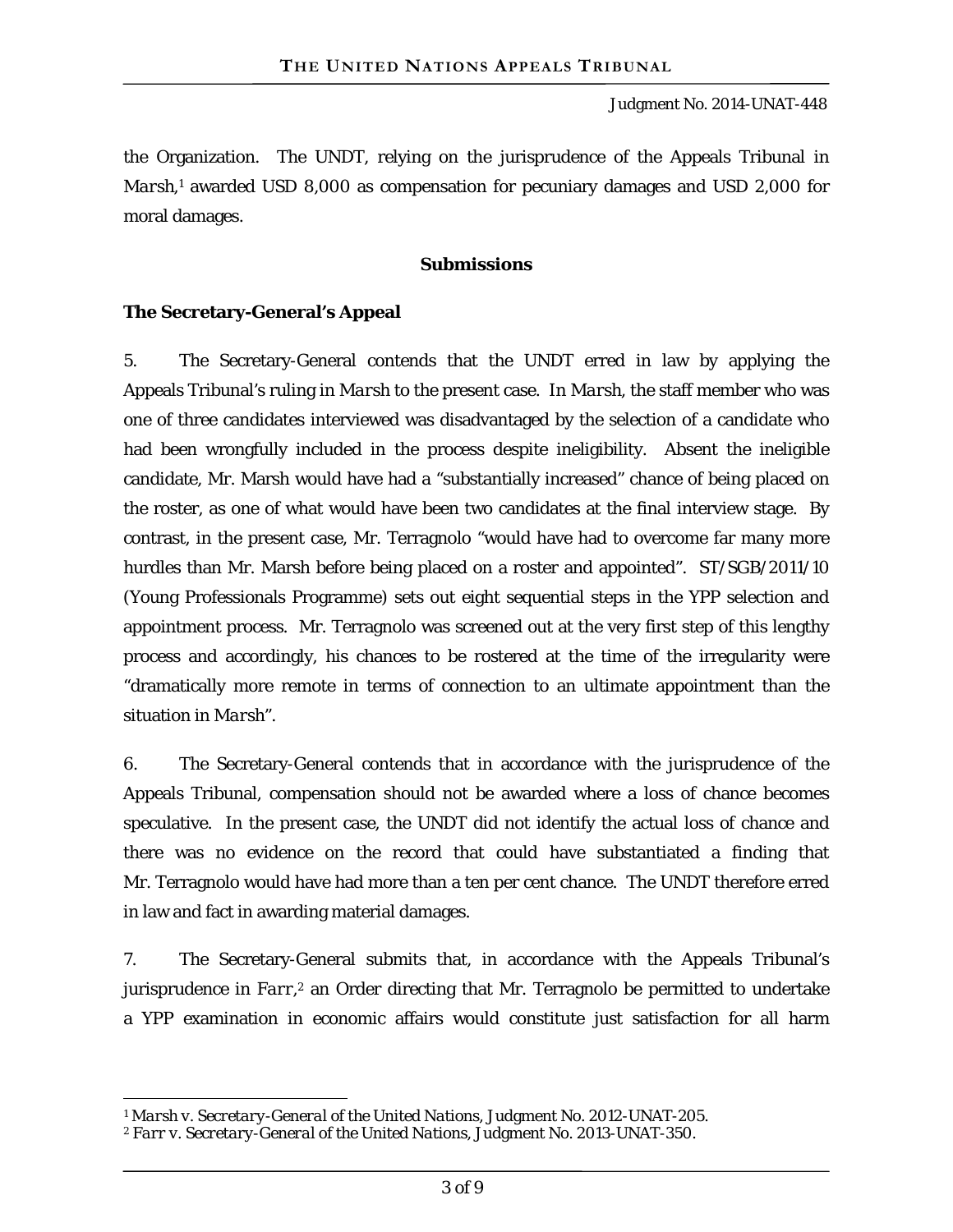suffered. He also notes that Mr. Terragnolo had an even more remote chance of being rostered than Ms. Farr since she had already passed the written examination.

8. The Secretary-General requests that the Appeals Tribunal vacate the UNDT Judgment in its entirety.

#### **Mr. Terragnolo's Answer**

9. The remedy suggested by the Secretary-General would not place him in the situation he would have been in, had the irregularity not occurred. Allowing him to take the examination will not remedy the harm suffered.

10. The *Farr* case differs from the present case in that the harm suffered in *Farr* could be remedied by rectification of a procedural error, while in the present case, there was no procedural error. Given the eligibility criteria for the examination, including age limit and nationality, Mr. Terragnolo will no longer be able to take the examination at a later point in time. Furthermore, it is not certain that any examinations will be held in the near future in circumstances where the General Assembly could decide to order a hiring freeze. Mr. Terragnolo also submits that in light of his problematic relationship with the Administration, it would be unlikely that he would be able to pass the examination "under fair circumstances".

11. On the facts, the Secretary-General submits in bad faith that Mr. Terragnolo's chances to succeed were very low. While the Secretary-General submits that Mr. Terragnolo would need to take a large number of steps in order to be admitted to an oral examination, these steps are largely redundant.

#### **Mr. Terragnolo's Cross-Appeal**

12. Mr. Terragnolo asserts that the UNDT erred in failing to find that the contested decision was made in retaliation against him for serving as a staff representative. He requests an increase in the amount of compensation on that basis. Mr. Terragnolo argues that the UNDT erred in law by applying an incorrect standard and burden of proof to his claim of improper motive. He submits that the UNDT erred by finding that he had not established any retaliation in the decision not to convoke him to the written examination.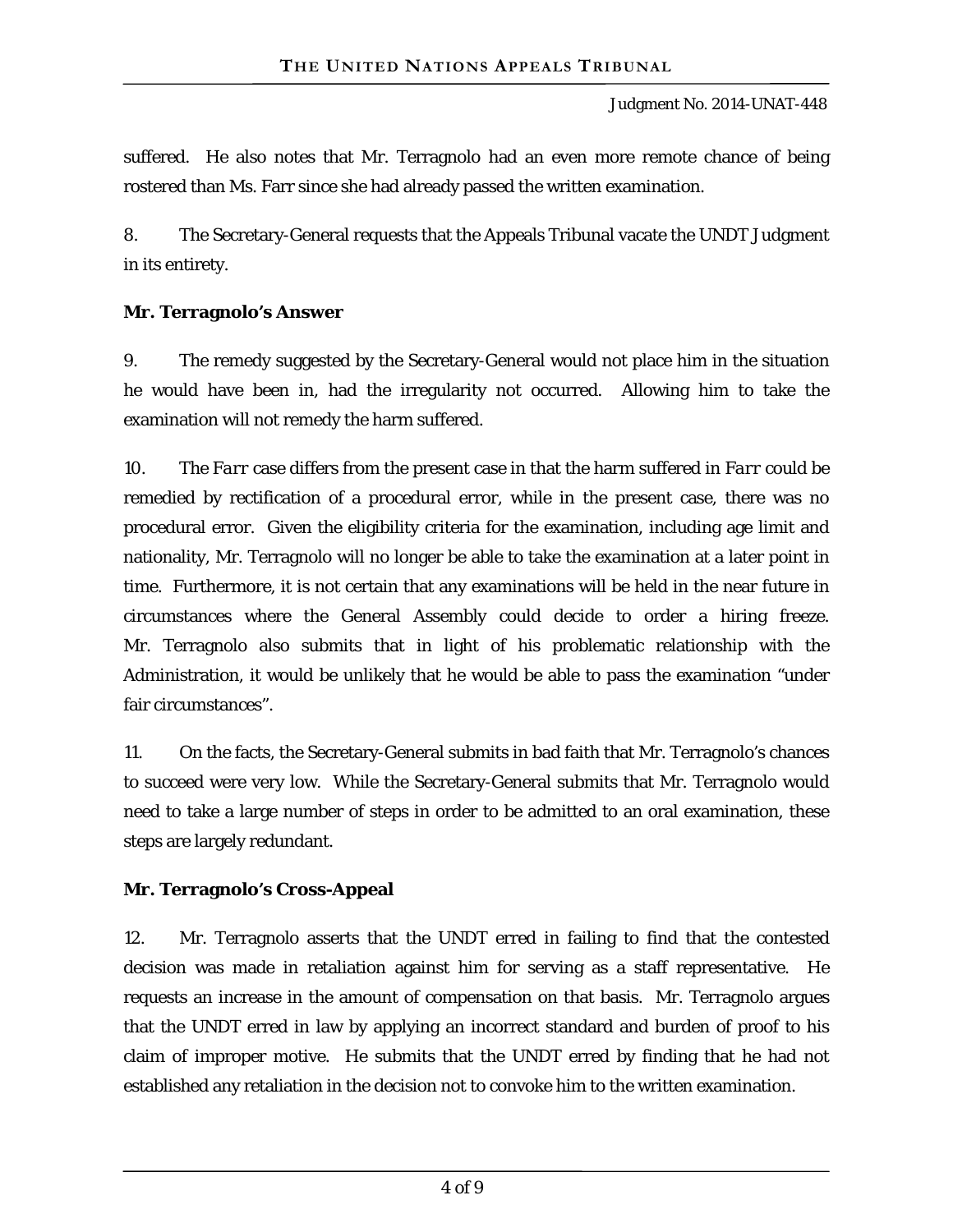13. Mr. Terragnolo contends that the UNDT erred by implicitly rejecting his request for compensation for the payment of his tuition fees for higher education. By failing to recognize the value of his diploma, the Administration violated his right to have all his qualifications taken into account in an equitable manner. Having been denied the effective right to pursue a career within the Organization at a level corresponding to his qualifications, he has lost the investment into his education. He therefore requests that the Organization reimburse the costs for his education.

#### **The Secretary-General's Answer to Cross-Appeal**

14. The UNDT correctly concluded that Mr. Terragnolo did not establish that the contested decision was based on improper motives. The UNDT applied the correct standard and burden of proof in accordance with the jurisprudence of the Appeals Tribunal. Mr. Terragnolo has not established that the UNDT erred by finding that he had not established any retaliation on the part of the Administration.

15. Mr. Terragnolo has not established any other error by the UNDT warranting an increase in the amount of compensation. The Secretary-General requests that the Appeals Tribunal reject the cross-appeal in its entirety.

#### **Considerations**

#### *Amicus Curiae Brief*

16. The former chairperson of the 44th Staff Council of the United Nations Staff Union applied on 28 February 2014 to file a friend-of-the-court brief. On 27 March 2014, the Secretary-General objected on the ground that the applicant has no legal or other expertise that would assist the Appeals Tribunal in its deliberations.

17. Article 17 of the Rules of Procedure of the Appeals Tribunal establishes that "[t]he President or the panel hearing the case may grant the application if it considers that the filing of the brief would assist the Appeals Tribunal in its deliberations. The decision will be communicated to the applicant and the parties by the Registrar."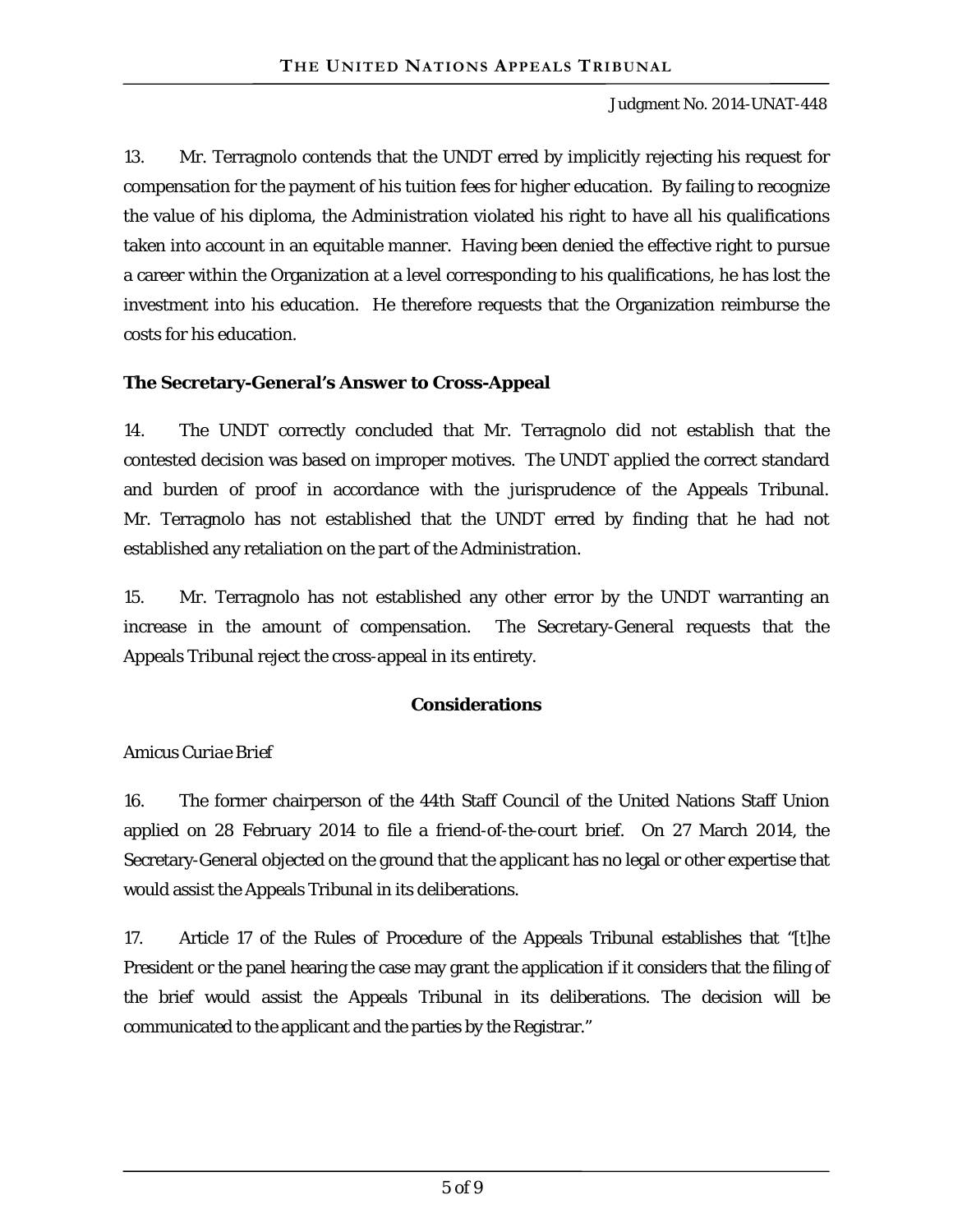#### 18. As stated in *Masri*, 3

… the application will only be granted if the proposed brief would assist the Appeals Tribunal in its deliberations.

The purpose of a friend-of-the-court brief will generally be to address matters other than the law. The Appeals Tribunal is composed of experienced, professional Judges who are able to ensure that proper deliberations are held concerning the general principles of law that are applicable in the case with the benefit of the parties' submissions, the UNDT Judgment and the judicial work of the Tribunal itself, without the need for additional contributions from friends-of-the-court.

If the issues in a case raise very specific or particular questions of law which are not generally within the expertise of counsel or the Judges, an application to file a friend-of-the-court brief may be granted. …

19. In the present case, the applicant, who is a former Chairperson of the Staff Council of the Organization's Staff Union and who, it is noted, has no legal background, offers his assistance with respect to matters involving the facts, evidence and law of the case, mainly in relation to the alleged retaliation said to have tainted the relationship between the Administration and the staff member.

20. With due respect to the view contained in the application, this kind of assistance would be no more than the expression of the opinion of a private person related to a party about how the issues involved in a lawsuit should be decided by the Court. This cannot be considered to be the real meaning and utility of a friend-of-the-court submission.

21. Therefore, the Tribunal considered that the application would not assist it in its task.

#### *Appeal and Cross-Appeal*

22. Turning to the merits of the case, it must be pointed out that the UNDT's conclusion that Mr. Terragnolo was unlawfully denied his participation in the examination related to his application under the Young Professionals Programme is uncontested. Only the compensation awarded by the UNDT is before this Court, challenged by both parties.

 $\overline{a}$ <sup>3</sup> *Masri v. Secretary-General of the United Nations*, Judgment No. 2010-UNAT-098, paras. 25 - 27.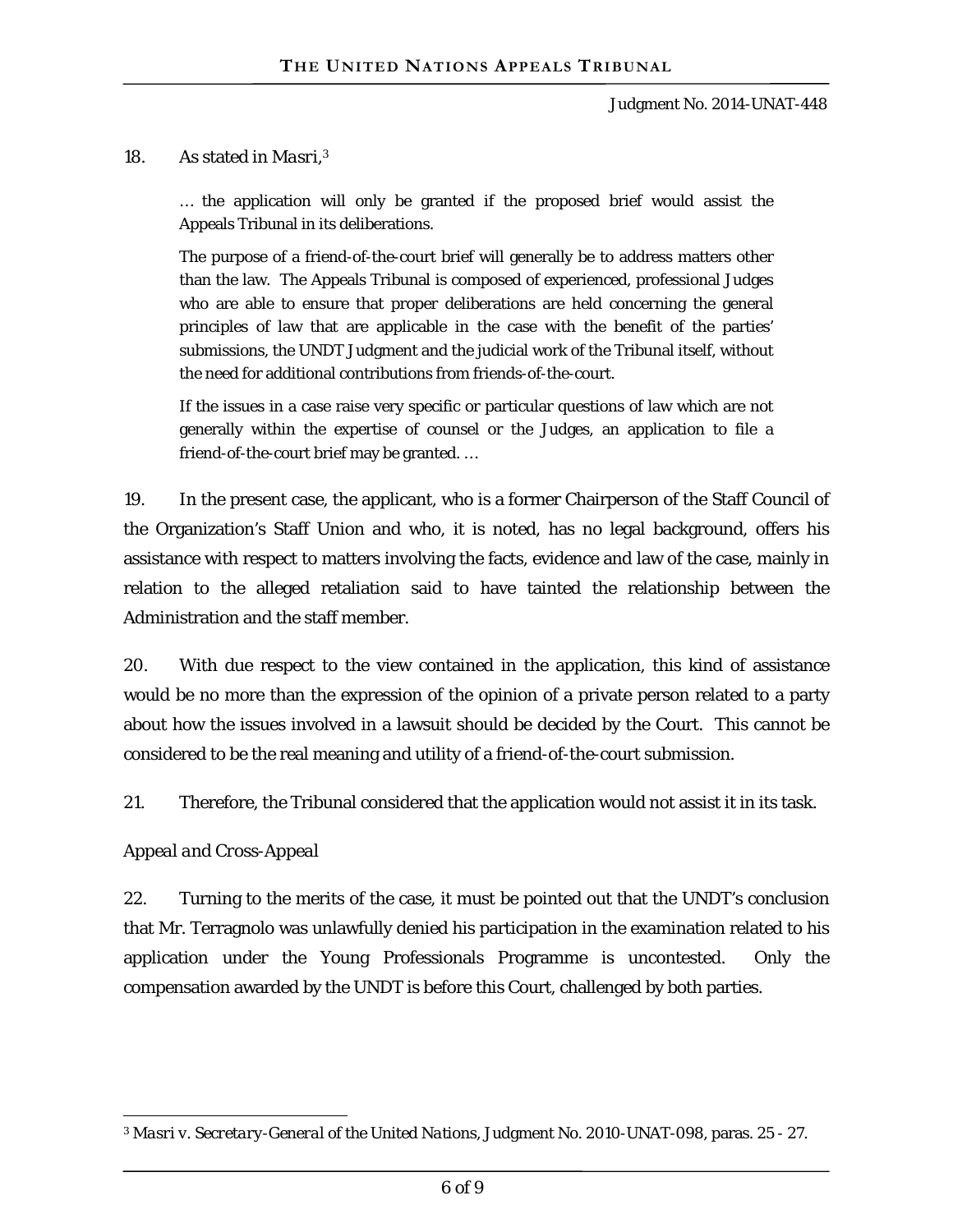23. This Tribunal holds that, contrary to the argument put forward by the Administration, the specific remedy consisting of allowing the staff member to take the examination is not available for the claimant and therefore, the subsidiary compensation is the appropriate remedy to be ordered.

24. Given the particular circumstances of the case, it does not appear possible that the claimant would be placed in the same situation he was in at the time the illegality occurred, even if the possibility of his taking the examination in economic affairs was assured. We so find because the Programme and examinations involved, when advertised, would not guarantee the same circumstances, competitors, availability of positions or other factors that must be considered when deciding if specific performance constitutes an adequate remedy for an administrative wrongdoing**.** That finding distinguishes the current case from the jurisprudence of *Farr* quoted by the Administration in its appeal, and allows for a different solution, namely compensation, awarded in the impugned judgment.

25. The Court is not persuaded by the Appellant's arguments of alleged error by the UNDT in assessing the loss of chance suffered by the staff member. With respect to this issue, the impugned Judgment followed the jurisprudence of this Court, and its estimation of the loss of chance does not appear to be absurd or contrary to the evidence and particular circumstances of the case. Hence, due respect must be shown to the trial court's assessment of the quantum of damages and the Appeals Court should not lightly interfere with the exercise of that discretion.4

26. The same reasoning leads us to find no merit on the cross-appeal filed by Mr. Terragnolo. Without ignoring the fact that he was deprived of the opportunity to pursue the competitive process for which he had applied, given his young age and his career within the Organization, that loss does not have the relevance he attributes to it.

27. Furthermore, the amount of compensation for moral damages cannot be increased on the basis of a finding of retaliation, because there is no evidence in the record that this was what caused the administrative illegality.

 $\overline{a}$ 4 Cf. *Sprauten v. Secretary-General of the United Nations*, Judgment No. 2012-UNAT-219, para. 5.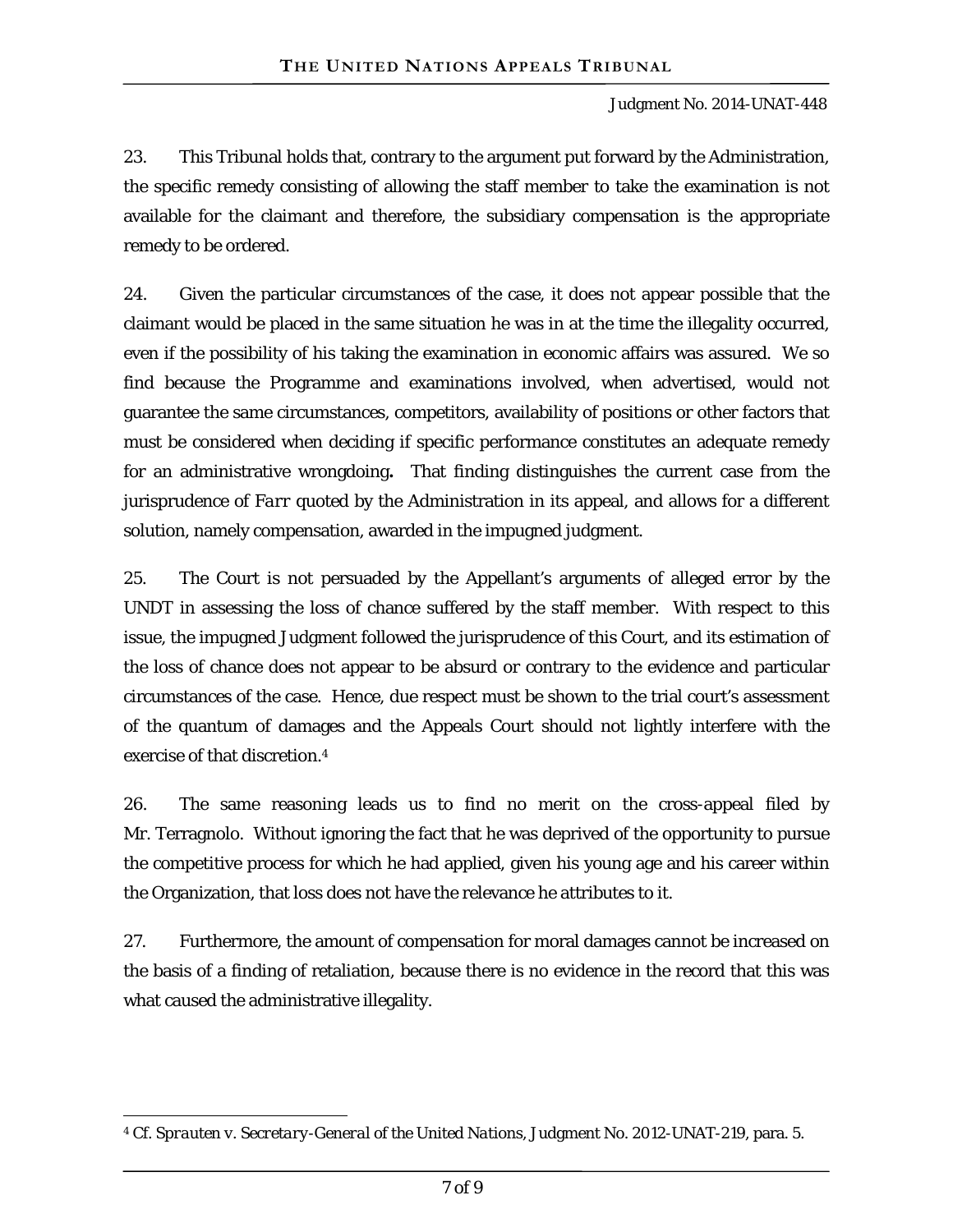#### Judgment No. 2014-UNAT-448

28. The Tribunal concurs with the UNDT that the circumstances of the case do not necessarily lead to attribute the unlawful exclusion of the claimant to his activity as a staff representative, where no supporting evidence was provided. Mr. Terragnolo has failed to establish any error in the UNDT's conclusions about this issue, which could warrant a reversal.

29. Mere allegations, speculations, justified or unjustified fears or suspicions of persecution, or the sole circumstance of serving as a Staff Union representative who experiences an administrative illegality do not allow for a conclusion of retaliation.

30. Finally, the Appeals Tribunal finds no merit in Mr. Terragnolo's claim for reimbursement of the cost of his studies. Certainly, he did not suffer the loss of his investment into his own education as a professional, a benefit that he acquired irrespective of any examinations or competing processes that he could have attended or actually attended. The illegality that took place with respect to his application does not deprive him of that benefit. Moreover, the cost of the investment was not determined by the Administration.

31. Thus, the absolute absence of any link between the illegality and the alleged damage precludes any compensation.

#### **Judgment**

32. The appeal and the cross-appeal are dismissed in their entirety and the UNDT's Judgment is affirmed.